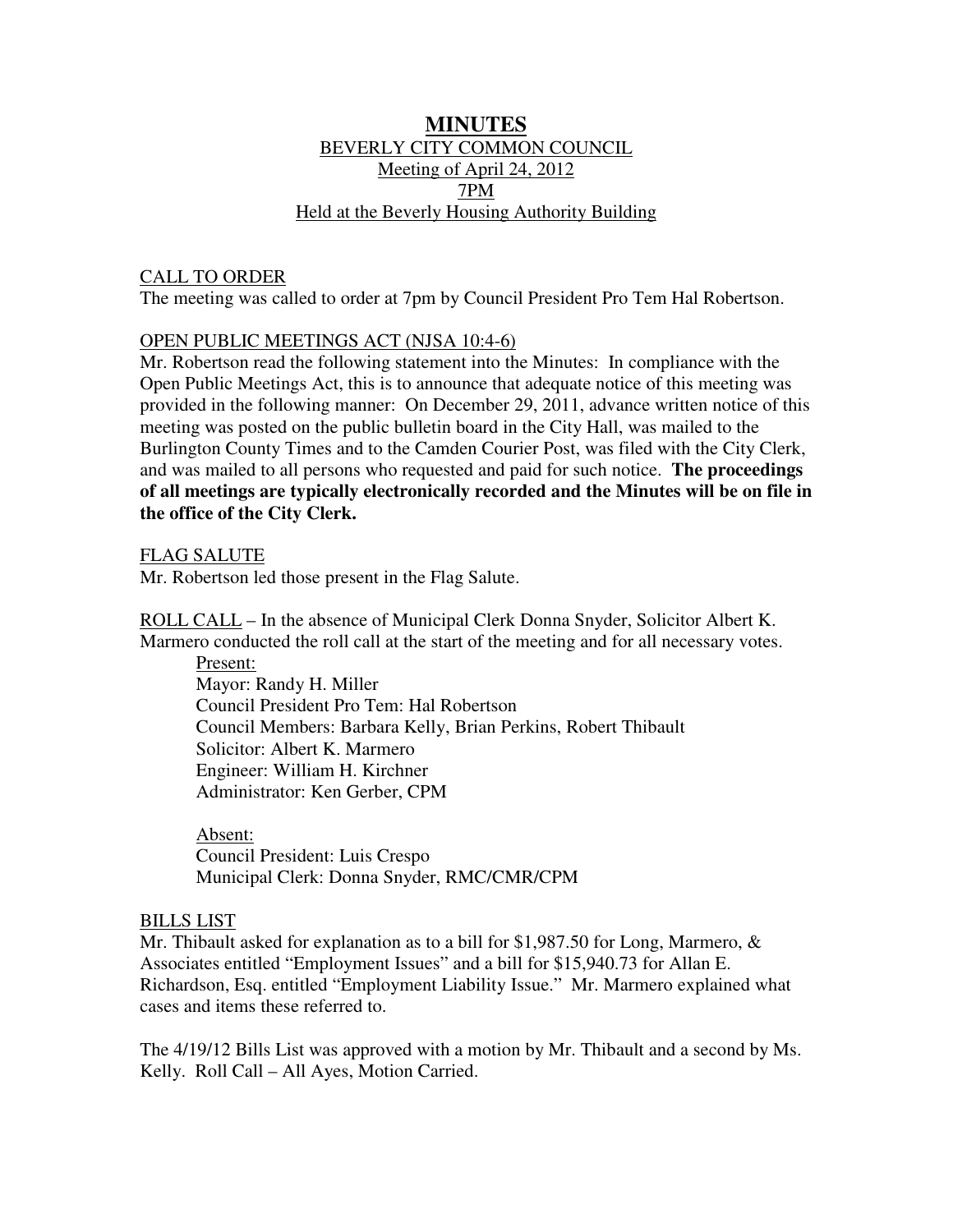### RESOLUTIONS

 RESOLUTION 2012-200 - A Resolution of the Common Council of the City of Beverly Appointing Virginia Freck as Part-Time Clerical Employee on an As-Needed Basis. Motion by Mr. Thibault and a second by Ms. Kelly. Mr. Gerber explained why Ms. Frick was needed and what her role would be. Several council members had questions about her future role and budgetary constraints. Roll Call – All Ayes, Motion Carried.

 RESOLUTION 2012-201 – A Resolution Authorizing Ascertainment Phase in Connection With Renewal of the City's Franchise Agreement with Comcast. Motion by Mr. Thibault and a second by Ms. Kelly. Mr. Marmero explained this resolution was necessary to allow the City to incorporate the feedback from residents and prepare a report which will be shared with Comcast. This resolution will also allow the City to alter the franchise agreement with Comcast if necessary. Roll Call – All Ayes, Motion Carried.

 RESOLUTION 2012-202 – A Resolution Appointing Luis Crespo and Randy Miller to the River Route Advisory Committee. Motion by Mr. Perkins and a second by Ms. Kelly. There was some discussion about the purpose and responsibilities of the River Route Advisory Committee. Roll Call – All Ayes, Motion Carried.

 RESOLUTION 2012-203 – A Resolution of the Common Council of the City of Beverly to Support the Development of the "West Avenue Trails at the Dunes" and to Oppose the Dumping of Dredge Spoils at this Site. Motion by Ms. Kelly and a second by Mr. Perkins. Several members had questions about Beverly's plans for its portion of the Dunes and about the status of redevelopment. There was also discussion about the binding effect of this resolution. Roll Call – All Ayes, except for Mr. Thibault who voted Nay. Motion Carried 3-1.

#### REPORTS

 City Engineer Bill Kirchner gave his report and discussed two items. The first item Mr. Kirchner discussed was his proposal for the "Northwest Roads Improvement project." This proposal has a total fee of \$32,000.00. Mr. Kirchner indicated that the full amount would be paid for through grants and that he would need a resolution from Council to accept this proposal.

 The second item Mr. Kirchner discussed was an upcoming deadline to apply for a grant from Burlington County to improvement of parks. Mr. Kirchner presented several different proposals and there was much discussion among Council as to how these potential grant monies could be best used and for what park. After extensive discussion about which park to seek this grant for, the final consensus seemed to be that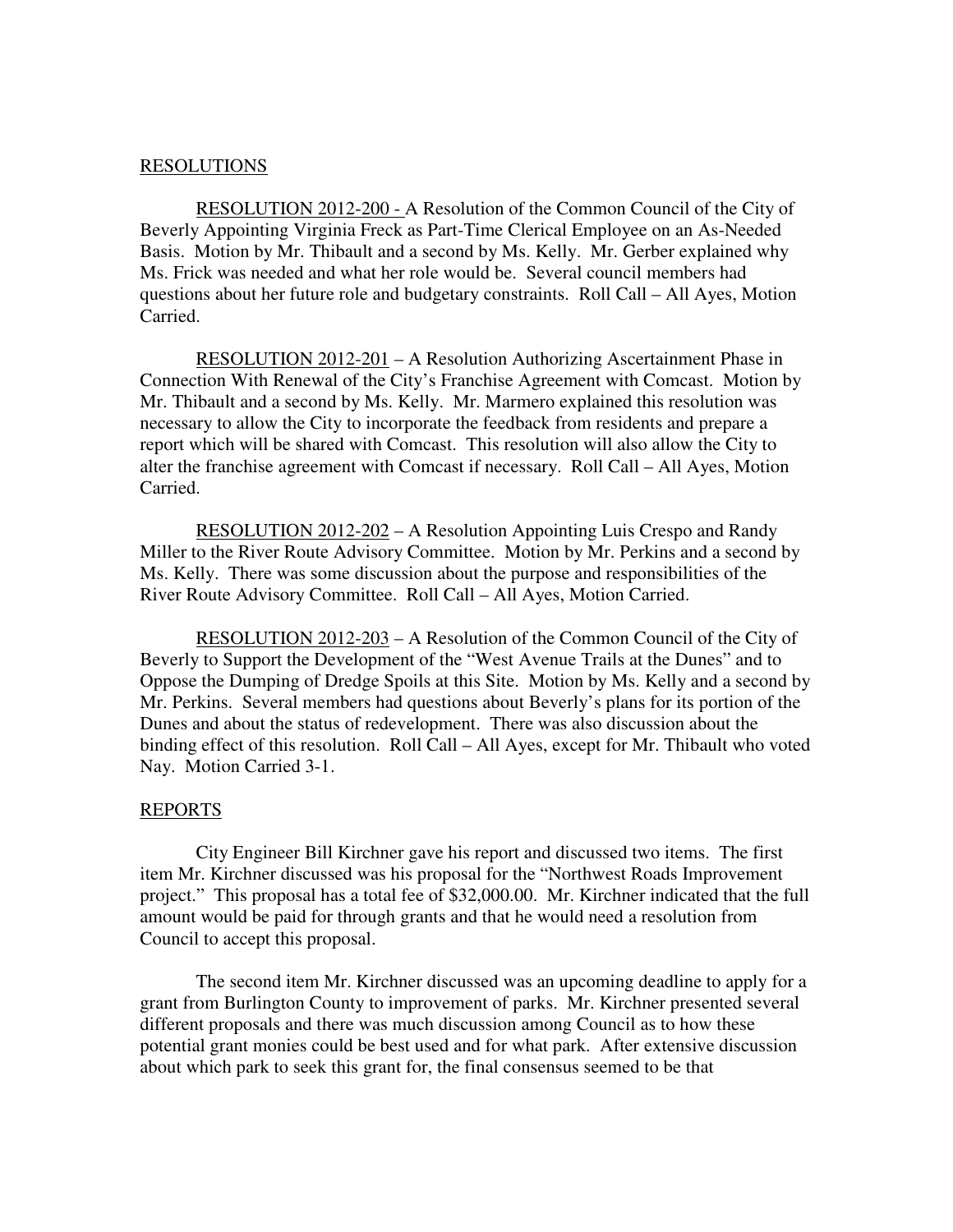Mr. Kirchner should submit a grant application for Talbot Hall Park with desired improvements being basketball courts.

After Mr. Kirchner's report to Council, Council took the following action:

 RESOLUTION 2012-204- A Resolution of the Common Council of the City of Beverly Authorizing the City Engineer to Submit an Application for a Burlington County Freeholder Grant For Improvements to Talbot Hall Park Which Shall Include Basketball Courts, With a Project Cost Not to Exceed \$250,000. Motion by Mr. Thibault and second by Mr. Perkins. Roll Call – All Ayes.

RESOLUTION 2012-205 – A Resolution of the Common Council of the City of Beverly Accepting the Proposal Form Environmental Resolutions, Inc. for the Northwest Roads Improvement Project. Motion by Mr. Perkins and a second by Ms. Kelly. Roll Call – All Ayes.

### NEW BUSINESS

### OLD BUSINESS

#### **CORRESPPONDENCE**

#### COMMENTS/REPORTS

 MAYOR – Mayor Miller stated that the City would be holding a Clean-Up Day on May 5<sup>th</sup>, 2012. Mayor Miller stated there would be a blood drive at St. Stevens on May 7<sup>th</sup>, and Mayor Milled stated the Memorial Day Parade with Edgewater Park would be on May  $28^{\text{th}}$ .

ADMINISTRATOR – Mr. Gerber brought up the following items

 1) He stated the census of unlicensed dogs is almost due and that he would like to appoint the Police Department as a whole to be responsible for the census. The City Solicitor stated this would be legally sufficient.

 2) He stated there was an audit conference and that the audit looked good, but there are some minor changes that will be coming into effect based on the audit results.

 3) He stated that state representatives would be reviewing the close-out procedures for the City's Small City Grants on April 25, 2012.

 4) He stated that Delanco Township has invited Beverly officials and residents to the grand opening of their park at the Dunes on May 5, 2012.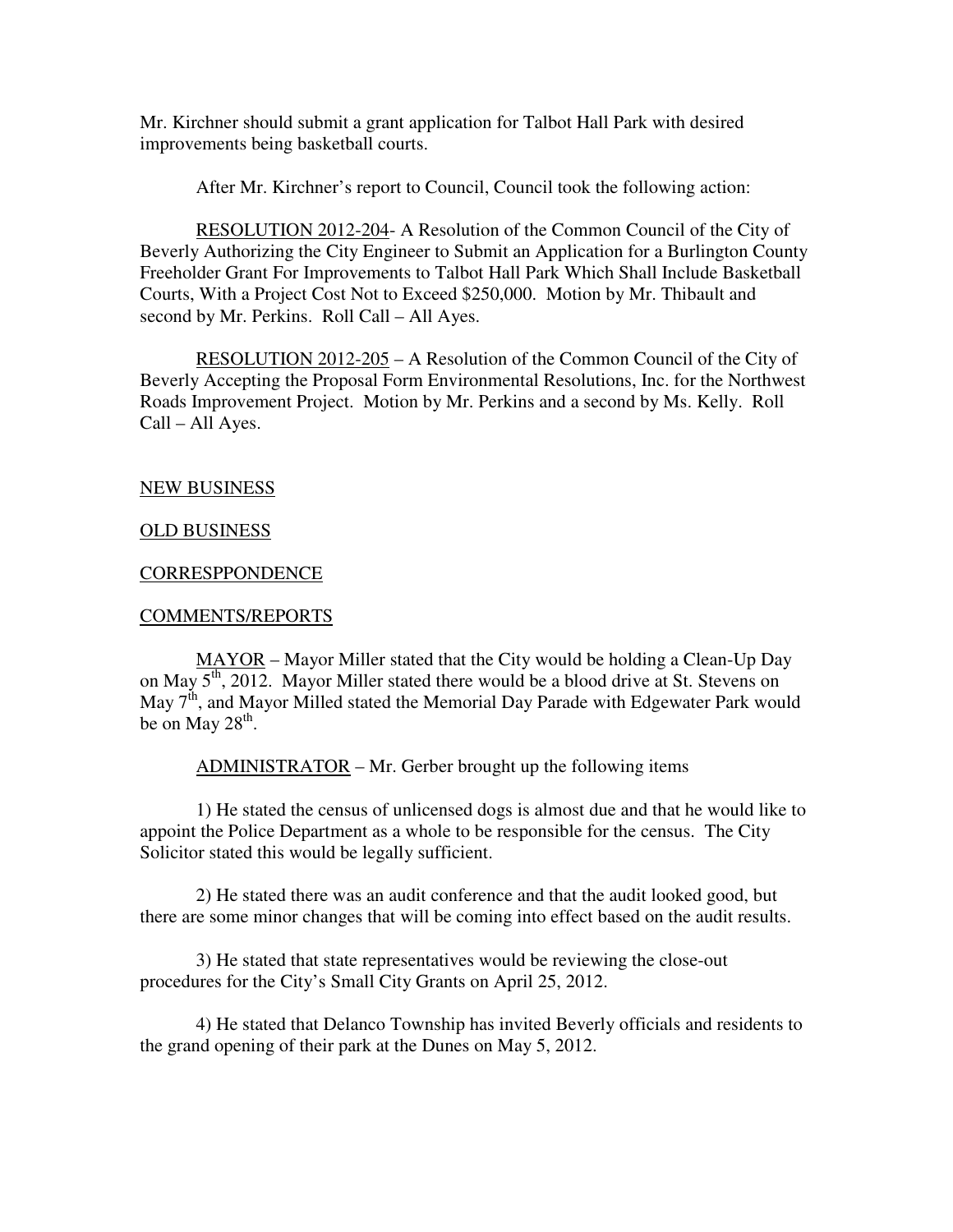SOLICITOR – Mr. Marmero commended Administrator Gerber for the great job he has done over the past few weeks despite being short-handed and despite having many difficult issues to deal with.

## ENGINEER – N/A at this time.

#### COUNCIL MEMBERS

 Ms. Kelly – Ms. Kelly reminded all that the Memorial Day parade is on May  $28^{th}$ ,  $2012$  and the Dunks Ferry celebration is on May  $27^{th}$ ,  $2012$ . She also stated she was seeking volunteers to help with the parade and advertisers to advertise in the program.

CLERK – N/A due absent.

### PUBLIC COMMENT

 Ryan Atkinson discussed the County Park Grant that was acted upon in Resolution 2012-204. He sought clarification as to what was being applied for and questioned the feasibility of applying for a basketball court as opposed to other potential improvements.

 Pat Pirylis questioned Administrator Gerber as to when the website would finally be completed and stated he was unhappy with getting the same answer at each meeting. Mr. Gerber stated he needs to send additional information to the company creating the website and then they can complete the process.

 Mary Ellen Knudsen asked when the 2012 budget would be completed and Mr. Gerber stated it would likely be presented at the next Council meeting.

 Ryan Atkinson again discussed the County Park Grant that was acted upon in Resolution 2012-204 and he stated his disappointment that such a quick and last-minute decision had to be made with a deadline looming. He was also disappointed no public input was sought. Councilman Thibault stated this was the first Council had even discussed this item.

EXECUTIVE SESSION – Council at this time went into Executive Session with a Motion by Mr. Thibault and a second by Mr. Perkins.

 RESOLUTION 2012-206 – A Resolution of the Common Council of the City of Beverly to hold Executive Session in accordance with the Open Public Meetings Act, P.L. 1975, Chapter 231, permitting the exclusion of the Public from a meeting in certain circumstances which the Governing Body deem now exist: Discussion to be had on Litigation matters.